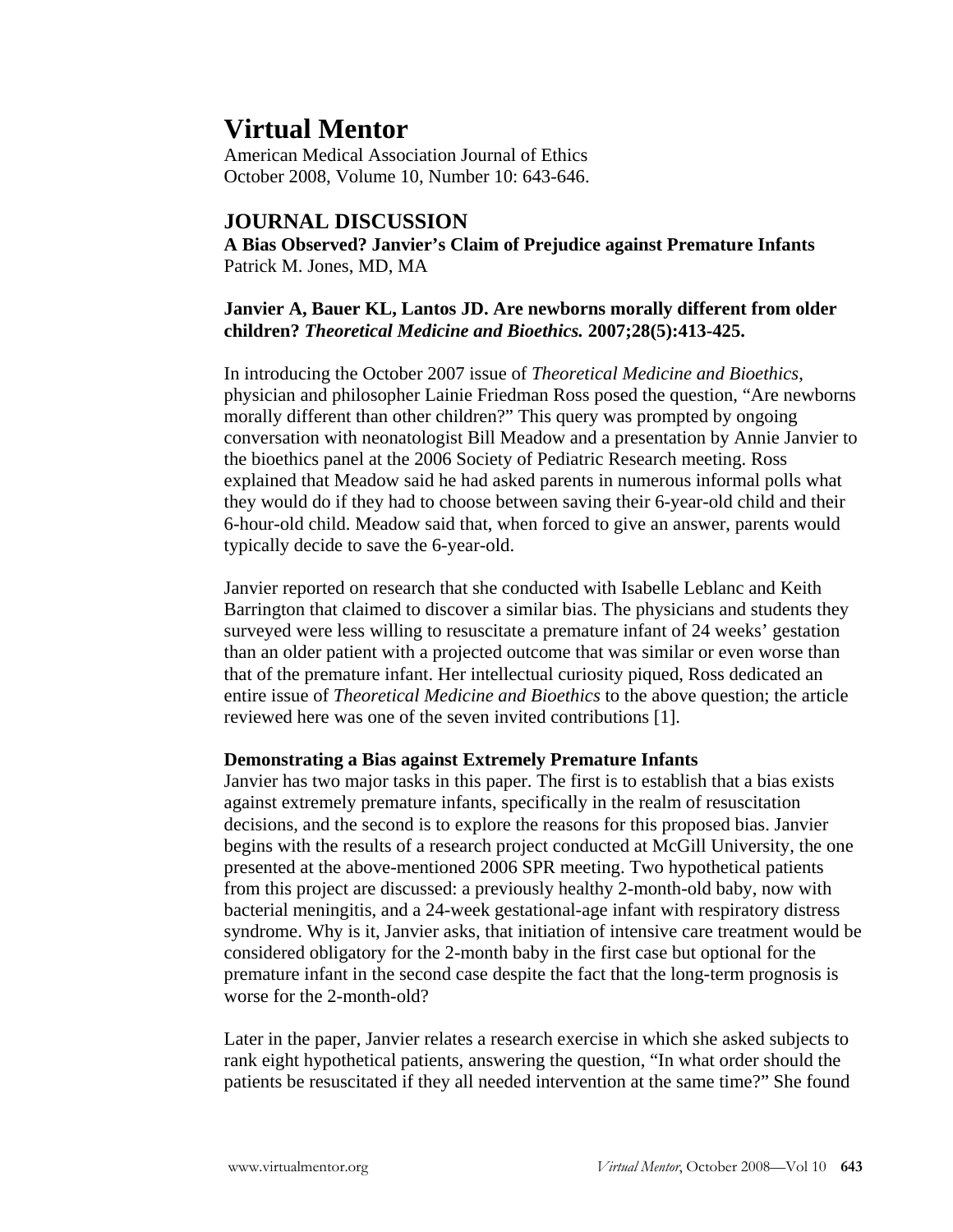that, overall, a premature infant, with an equal or better long-term prognosis than the others was placed in the seventh position, just before a demented 80-year-old with new-onset stroke. Again she asks, why the apparent reluctance to provide the premature infants with intensive care? The conclusion she reaches is that the premature infant is being thought of as occupying a special moral category, and outcome data are being applied to decision-making processes in a manner that would not be acceptable in decision making for an older patient.

As evidence for this conclusion, Janvier points to the report of the 1983 President's Commission for the Study of Ethical Problems in Medicine and Biomedical and Behavioral Research that devoted a special section to newborns, separating this population from the larger discussion on issues of withholding or withdrawing lifesustaining treatments [2]. She claims that "such distinctions, though well intentioned, have reified the dichotomy that has isolated newborns from the rest of the population, kept them in a separate moral universe, and allowed decisions to be made upon a different basis than those made for any other age group" [3]. She also points toward clinical examples in which an infant may be treated more aggressively because he or she is the product of assisted reproduction techniques, the so-called "precious children," conceived after years of infertility, or less aggressively because his or her care might distract from the care of the older children at home. These decisions, Janvier argues, would not be allowed unless infants had been placed into some unique moral category that permits such factors, outside of the best interest of the patient, to be pertinent in these end-of-life decisions.

In further support of her "special category for newborns" conclusion, Janvier discusses the proposed use of age-based rationing of hospital resources—the idea that one can put an age restriction on the receipt of resuscitation or major surgery. She sees inconsistency in the fact that age is used in the adult population, but only as one of many factors to consider in decision making, yet many professional societies "explicitly use gestational age alone as a criterion for initiating or withholding resuscitation" [4]. If the projected outcomes are similar, or even better, for an extremely premature infant, she reasons, this inconsistency can only be due to the fact that "the relative value placed on the life of newborns, in particular the preterm, is less than expected by any objective medical data or any prevailing moral frameworks about the value of the individual lives" [5].

#### **Exploring the Causes of Bias**

After she has attempted to convince the reader that bias exists against premature infants, Janvier's second task is to put perinatologists, neonatologists, and ethicists "on the couch" for a session that explores the causes of this "systematic devaluation of the newborn" [6]. In attempting this second task, her paper goes awry. The problem with exploring the potential causes of bias against extremely premature infants is that there is still important work to be done to prove it exists in the first place. As her work stands, Janvier has appropriately expressed concern about apparent discrepancies she has observed in the treatment of premature infants, and she has stated a hypothesis as to why this exists, but in rushing to speculate about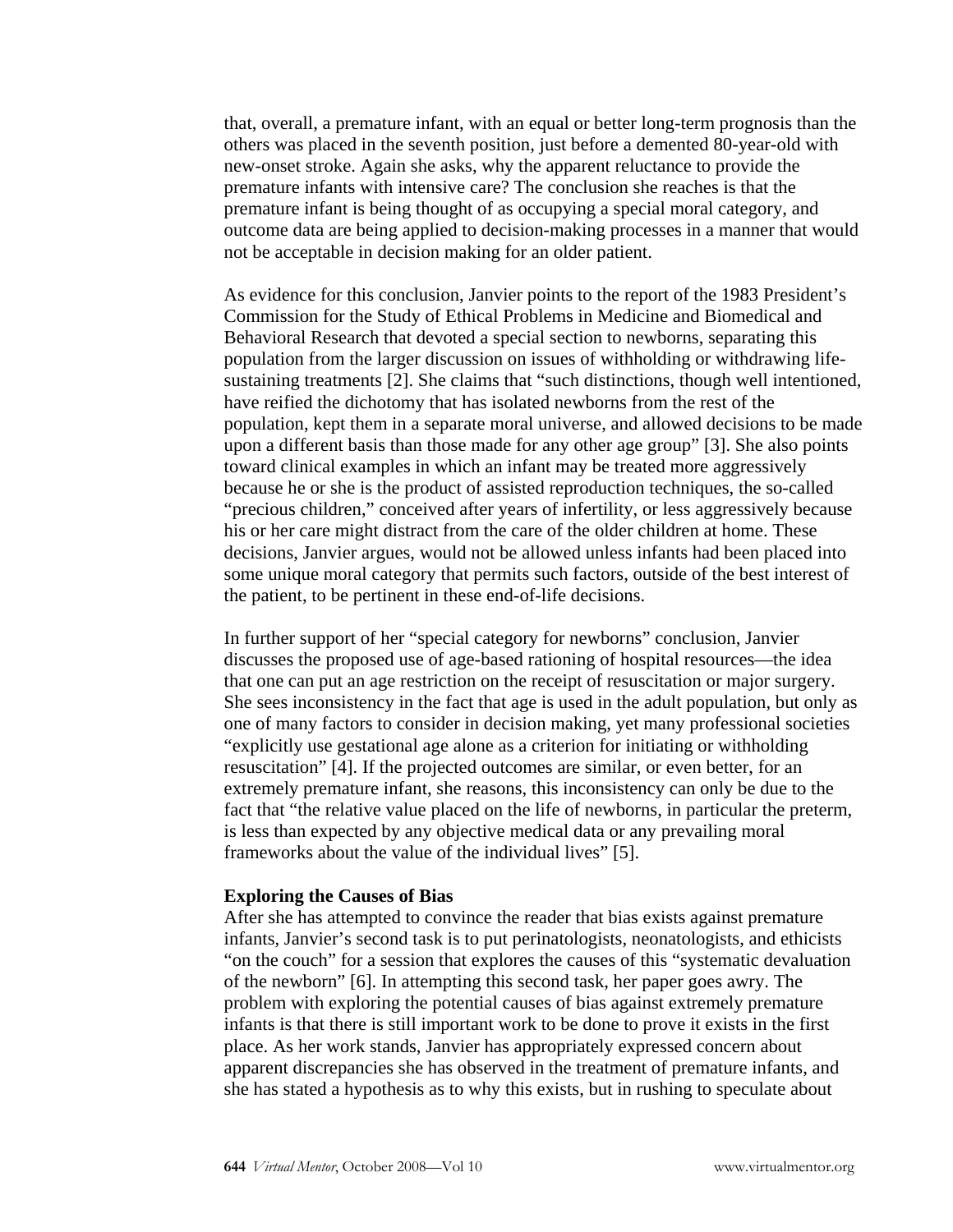underlying influences on the care of premature infants, she has assumed her hypothesis to be true without subjecting it to any type of formal testing.

Janvier's original research revealed two main findings: a willingness in those surveyed to overrule their own personal feelings regarding the best interest for a premature infant in order to respect family wishes not to resuscitate [7], and a tendency, should such a hypothetical situation present itself, to triage a premature infant toward the back of the line during an emergency involving eight persons in need of intensive care at the same time. Other hypotheses can be offered as to the cause of these findings. For example, those surveyed may not feel competent to judge the best interest of a 24-week infant. Can one assess, for example, how a 3 month NICU stay, with its procedures, noise, handling, and associated morbidities weighs against the benefits of survival? A physician acquiescing to families who hold a conflicting view of whether resuscitation is in the best interest of their premature infant may not be devaluing the infant at all; instead, he or she may be recognizing the complexity found in applying the best-interest standard to an extremely premature infant. Regarding her findings on the order in which people would typically triage a neonate, does this represent bias or simply a doubting of one's clinical skills? It is possible that the subjects were simply intimidated by the idea of resuscitating a 700-gram newborn.

The articles that Janvier lists to support her claim of bias add little power to her argument. First, the article on precious children discusses the concept's supposed effect on the obstetric treatment of the mother, but gives no evidence for its influence in the resuscitation or treatment of premature infants [8]. Second, to claim that the use of gestational age as a criterion for resuscitation is similar to age-based rationing of health care is to misunderstand the concept. Gestational age is being used to describe an expected set of comorbidities found with a certain level of prematurity; it is like stating that a patient has Group B streptococcal meningitis or a certain type of cancer. The science of prognostication for the extremely low-birth-weight infant is hampered by relatively small numbers (less than 1/2 percent of all U.S. births fall into this category) and a history of progress in neonatal intensive care that makes prediction of survival a moving target. Gestational age is still helpful information for families and practitioners as they make difficult decisions for a critically ill infant.

Space permitting, this discussion could continue for several pages, offering alternative explanations for Janvier's research findings and observations. The important point to be recognized is that, without further investigation, these alternative hypotheses are potentially just as valid as Janvier's hypothesis of a pervasive bias against premature infants. It must be recognized that her research relates current attitudes and practices but does not yet truly investigate the reasons for her findings. It is critical to remember this when others claim that "recent research suggests that many people treat neonates as a special moral category" [9] and cite Janvier's work in support of that statement. While her work is valuable in pointing out potential inconsistencies in end-of-life decision making for premature infants, going beyond this limited claim represents improper extrapolation of her